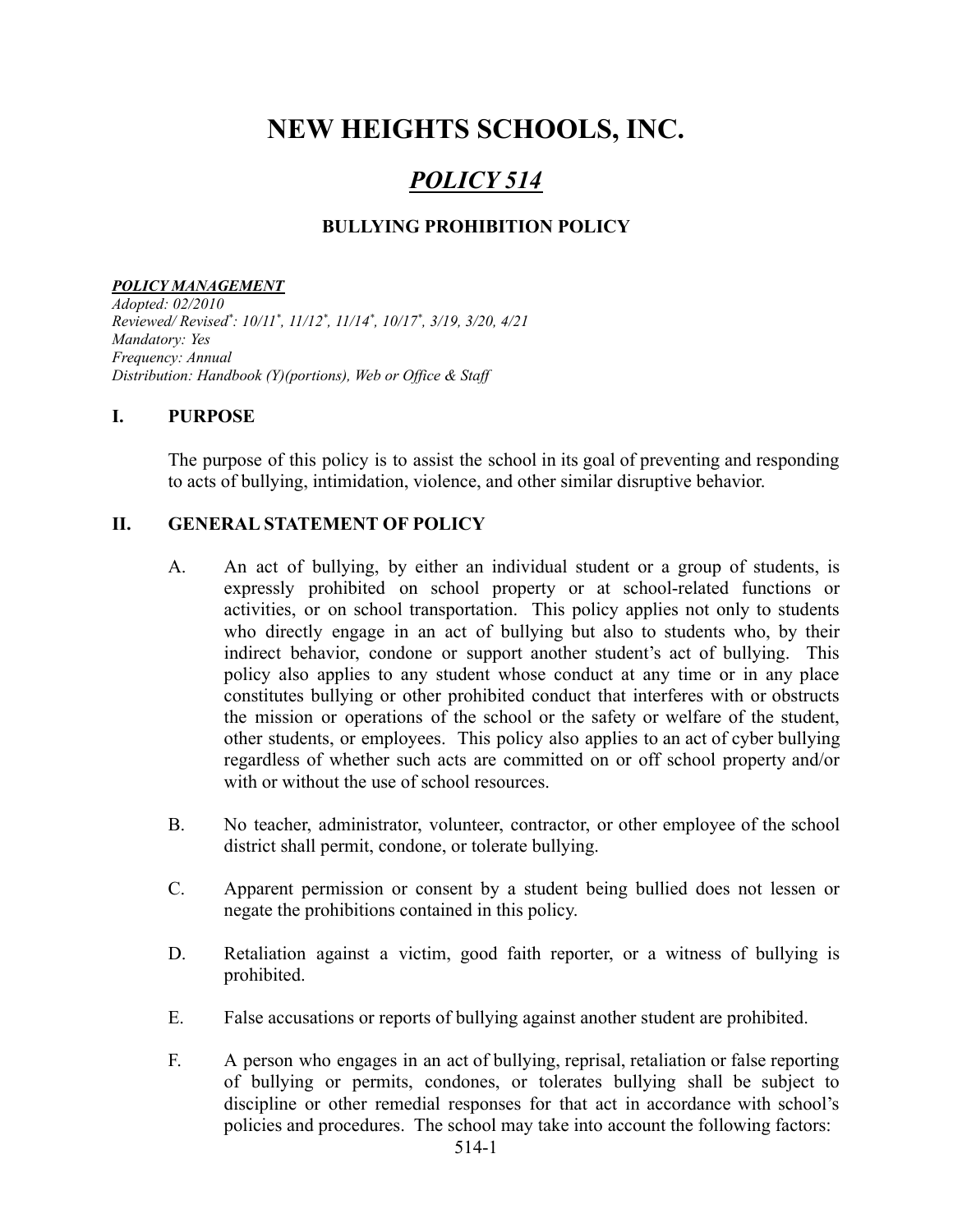- 1. The developmental and maturity levels of the parties involved;
- 2. The levels of harm, surrounding circumstances, and nature of the behavior;
- 3. Past incidences or past or continuing patterns of behavior;
- 4. The relationship between the parties involved; and
- 5. The context in which the alleged incidents occurred.

Consequences for students who commit prohibited acts of bullying may range from remedial responses or positive behavioral interventions up to and including suspension and/or expulsion. Consequences for employees who permit, condone, or tolerate bullying or engage in an act of reprisal or intentional false reporting of bullying may result in disciplinary action up to and including termination or discharge. Consequences for other individuals engaging in prohibited acts of bullying may include, but not be limited to, exclusion from school property and events and/or termination of services and/or contracts.

G. The school will act to investigate all complaints of bullying and will discipline or take appropriate action against any student, teacher, administrator, volunteer, contractor, or other employee of the school who is found to have violated this policy.

### **III. DEFINITIONS**

For purposes of this policy, the definitions included in this section apply.

- A. "Bullying" means intimidating, threatening, abusive, or harming conduct that is objectively offensive and:
	- 1. An actual or perceived imbalance of power exists between the student engaging in the prohibited conduct and the target of the prohibited conduct, and the conduct is repeated or forms a pattern; or
	- 2. Materially and substantially interferes with a student's educational opportunities or performance or ability to participate in school functions or activities or receive school benefits, services or privileges.

The term, "bullying," specifically includes cyberbullying as defined in this policy.

B. "Cyberbullying" means bullying using technology or other electronic communication, including, but not limited to, a transfer or a sign, signal, writing, image, sound, or data, including a post on a social network internet website or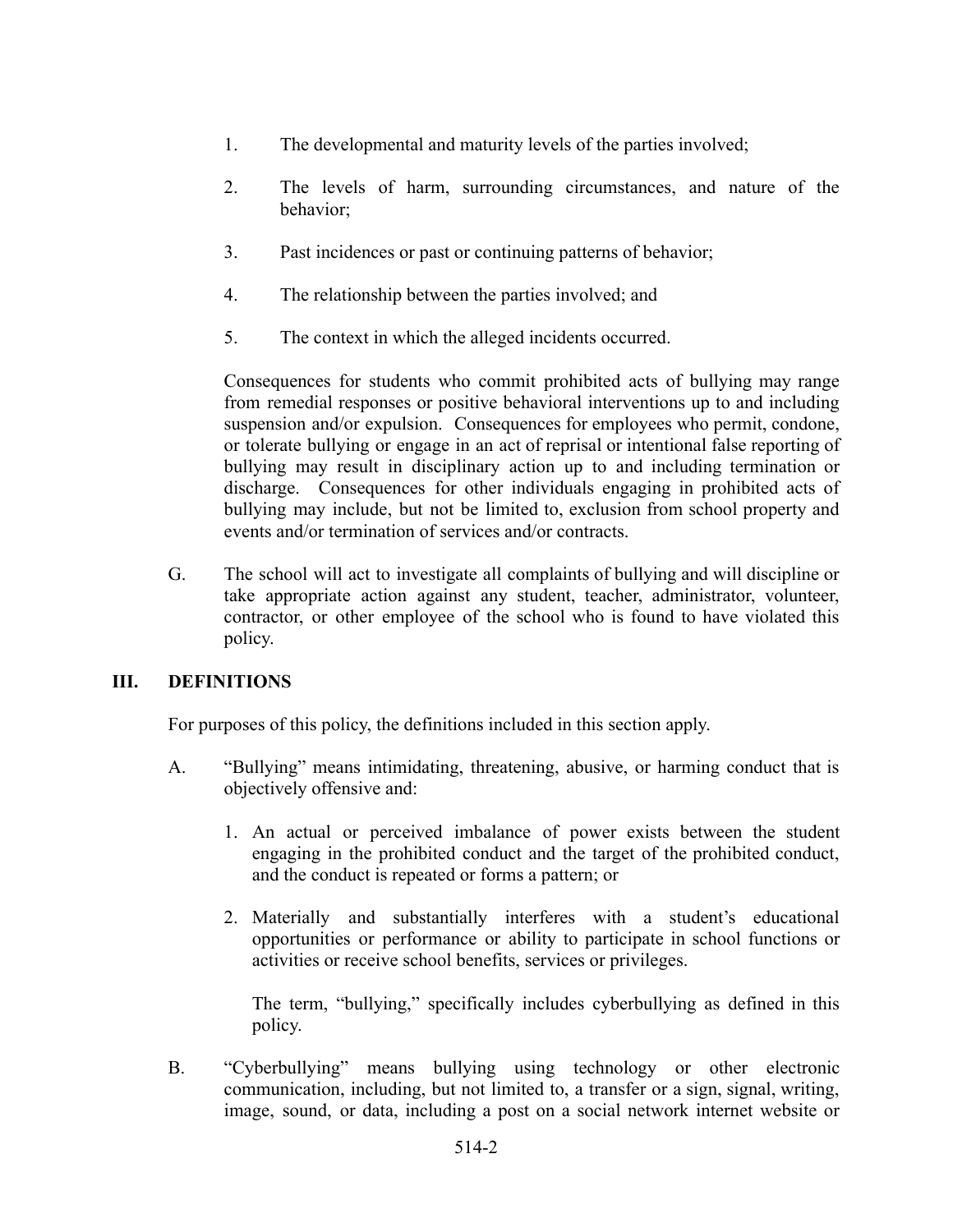forum, transmitted through a computer, cell phone or other electronic device. The term applies to prohibited conduct which occurs on school premises, at school functions or activities, on school transportation, or on school computers, networks, forums, and mailing lists, or off school premises to the extent that it substantially and materially disrupts student learning or the school environment.

- C. "Immediately" means as soon as possible but in no event longer than 24 hours.
- D. "Intimidating, threatening, abusive, or harming conduct," means, but is not limited to, conduct that does the following:
	- 1. Causes physical harm to a student or a student's property or causes a student to be in reasonable fear of harm to person or property;
	- 2. Under Minnesota common law, violates a student's reasonable expectation of privacy, defames a student, or constitutes intentional infliction of emotional distress against a student; or
	- 3. Is directed at any student or students, including those based on a person's actual or perceived race, ethnicity, color, creed, religion, national origin, immigration status, sex, marital status, familial status, socioeconomic status, physical appearance, sexual orientation including gender identity and expression, academic status related to student performance, disability, or status with regard to public assistance, age, or any additional characteristic defined in the Minnesota Human Rights Act (MHRA). However, prohibited conduct need not be based on any particular characteristic defined in this paragraph or the MHRA.
- E. "On school property or at school-related functions" means the school building, school grounds, and school property or property immediately adjacent to school grounds, school bus stops, school buses, school vehicles, school contracted vehicles, or any other vehicles approved for school purposes, the area of entrance or departure from school grounds, premises, or events, and all school-related functions, school-sponsored activities, events, or trips. School property also may mean a student's walking route to or from school for purposes of attending school or school-related functions, activities, or events. While prohibiting bullying at these locations and events, the school does not represent that it will provide supervision or assume liability at these locations and events.
- F. "Prohibited conduct" means bullying or cyberbullying as defined in this policy or retaliation or reprisal for asserting, alleging, reporting, or providing information about such conduct or knowingly making a false report about bullying.
- G. "Remedial response" means a measure to stop and correct prohibited conduct, prevent prohibited conduct from recurring, and protect, support and intervene on behalf of a student who is the target or victim of prohibited conduct.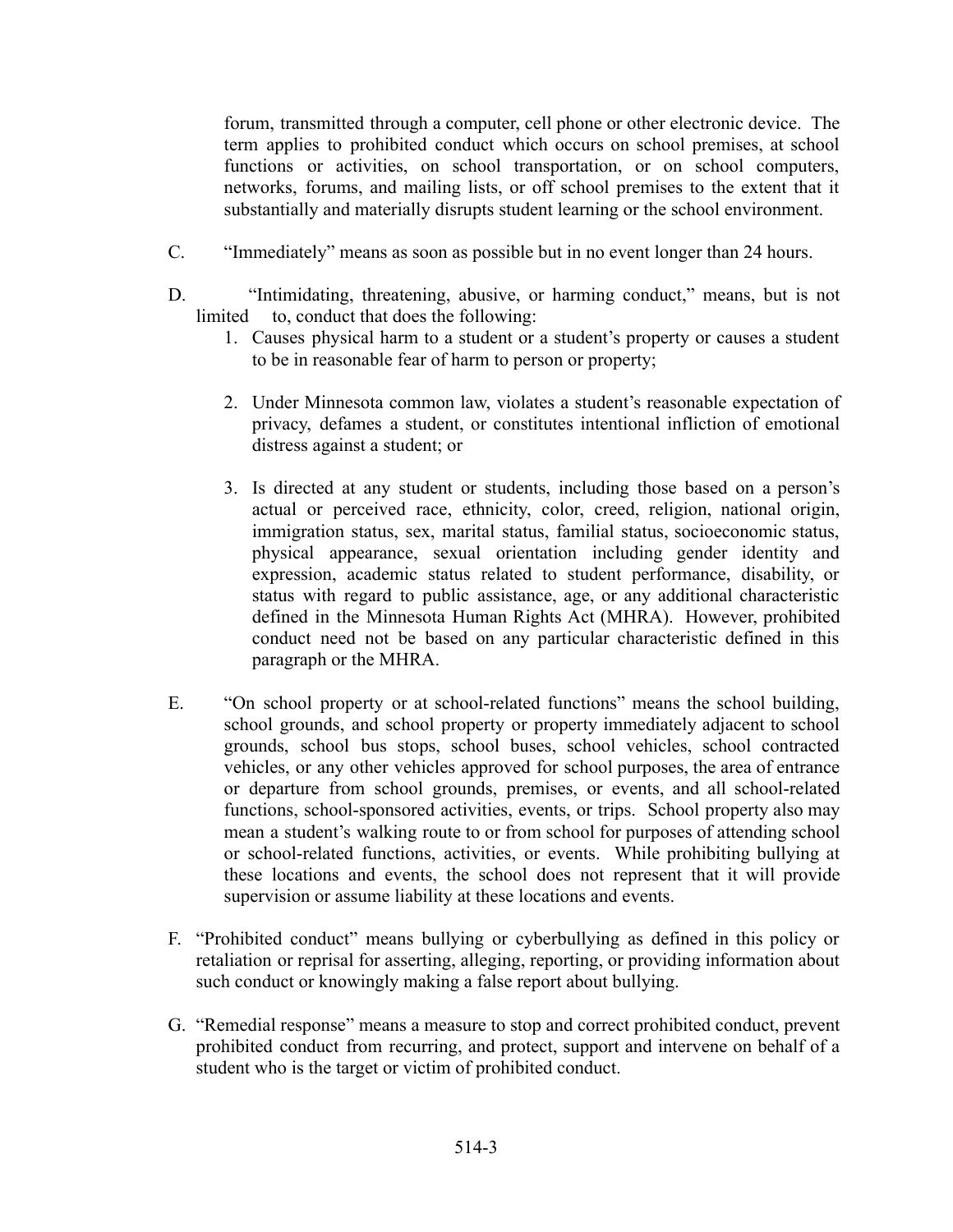#### **IV. REPORTING PROCEDURE**

- A. Any person who believes he or she has been the target or victim of bullying or any person with knowledge or belief of conduct that may constitute bullying or prohibited conduct under this policy shall report the alleged acts immediately to an appropriate school official designated by this policy. A student may report bullying anonymously. However, the school may not rely solely on an anonymous report to determine discipline or other remedial responses.
- B. The school encourages the reporting party or complainant to submit a written report to the principal or the school office, but oral reports shall be considered complaints as well.
- C. The principal or the principal's designee is the person responsible for receiving reports of bullying at the school.
- D. A teacher, principal, volunteer, contractor, or other school employee shall be particularly alert to possible situations, circumstances, or events that might include bullying. Any such person who witnesses, observes, receives a report of, or has other knowledge or belief of conduct that may constitute bullying or other prohibited conduct shall inform the school principal immediately.
- E. Reports of bullying or other prohibited conduct are classified as private educational and/or personnel data and/or confidential investigative data and will not be disclosed except as permitted by law.
- F. Submission of a good faith complaint or report of bullying or other prohibited conduct will not affect the complainant's or reporter's future employment, grades, or work assignments, or educational or work environment.
- G. The school will respect the privacy of the complainant(s), the individual(s) against whom the complaint is filed, and the witnesses as much as possible, consistent with the school's obligation to investigate, take appropriate action, and comply with any legal disclosure obligations.

### **V. SCHOOLACTION**

- A. Within three days of a receipt of a complaint or report of bullying or other prohibited conduct, the school principal shall undertake an investigation.
- B. The school may take immediate steps, at its discretion, to protect the complainant, reporter, students, or others pending completion of an investigation of bullying, consistent with applicable law.
- C. The alleged perpetrator of the bullying or other prohibited conduct shall be allowed the opportunity to present a defense during the investigation or prior to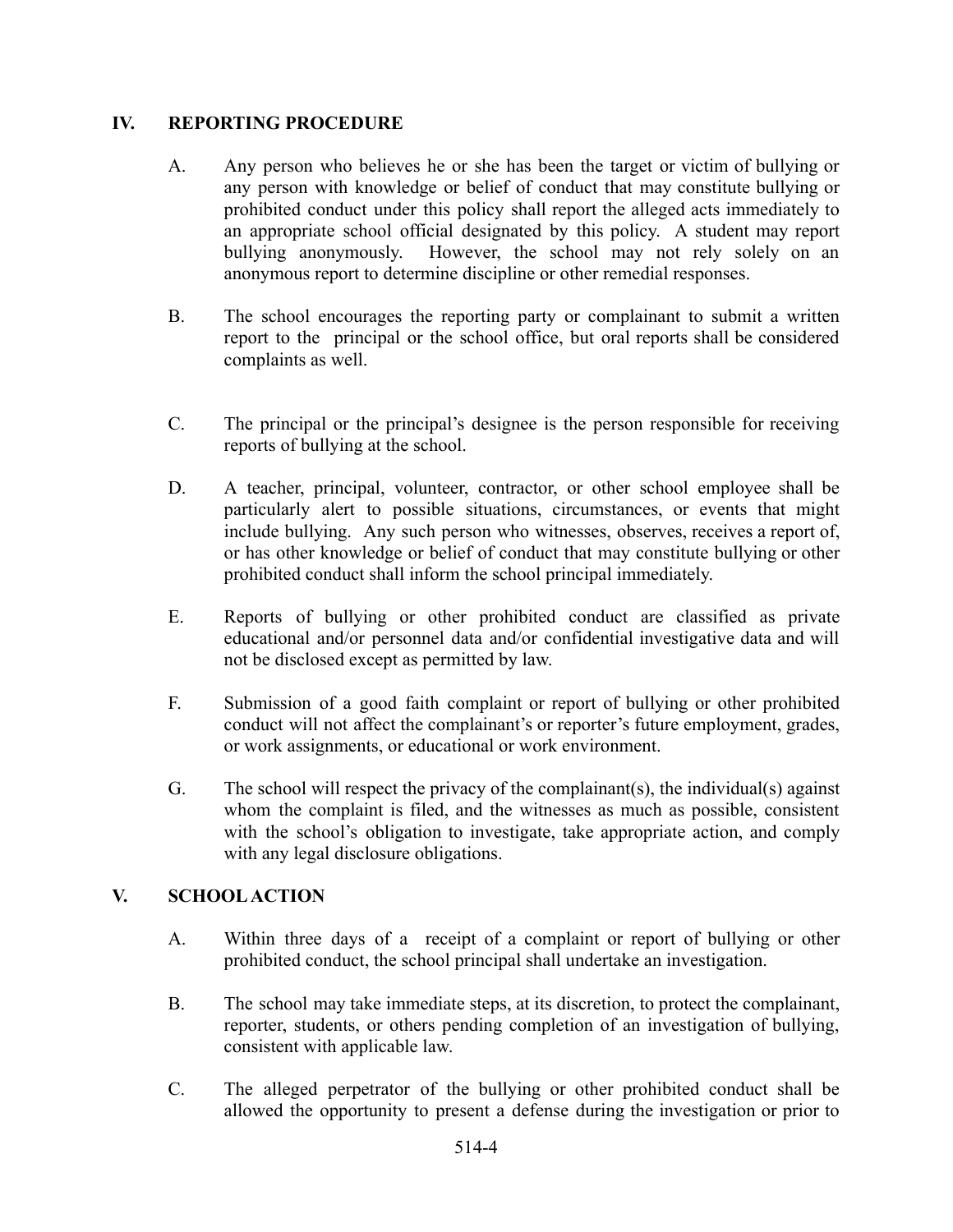the imposition of the discipline or other remedial responses.

- D. Upon completion of the investigation that determines that bullying or other prohibited conduct has occurred, the school principal will take appropriate action. Such action may include, but is not limited to, warning, suspension, exclusion, expulsion, transfer, remediation, termination, or discharge. Disciplinary consequences will be sufficiently severe to try to deter violations and to appropriately discipline prohibited conduct. Remedial responses to the bullying or other prohibited conduct shall be tailored to the particular incident and nature of the conduct and shall take into account the factors specified in Section II.F. of this policy. School action taken for violation of this policy will be consistent with the requirements of applicable statutory authority, including the Minnesota Pupil Fair Dismissal Act; school policies; and regulations.
- E. The school is not authorized to disclose to a victim private educational or personnel data regarding an alleged perpetrator who is a student or employee of the school. School officials will notify the parent(s) or guardian(s) of students involved in a bullying incident and the remedial action taken, to the extent permitted by law, based on a confirmed report.

### **VI. RETALIATION OR REPRISAL**

The school will discipline or take appropriate action against any student, teacher, Principal, volunteer, contractor, or other employee of the school who commits an act of reprisal or who, retaliates against any person who asserts, alleges or makes a good faith report of alleged bullying or prohibited conduct, who testifies, assists, or participates in an investigation, or against any person who testifies, assists, or participates in a proceeding or hearing relating to such bullying or prohibited conduct. Retaliation includes, but is not limited to, any form of intimidation, harassment, or intentional disparate treatment.

### **VII. TRAINING AND EDUCATION**

- A. The school will provide information annually and will provide any applicable training to school staff regarding this policy. Newly employed school personnel must receive training within the first year of their employment with the school. The school may accelerate the training cycle based on a particular need or circumstance. This policy shall be included in employee handbooks, training materials, and publications on school rules, procedures and standards of conduct, which materials shall also be used to publicize this policy.
- B. The school will require ongoing professional development, consistent with Minn. Stat. 122A.60, to build the skills of all school personnel who regularly interact with students to identify, prevent, and appropriately address bullying and other prohibited conduct. Such professional development includes, but is not limited to, the following:

1. Appropriate strategies both to prevent and to immediately and effectively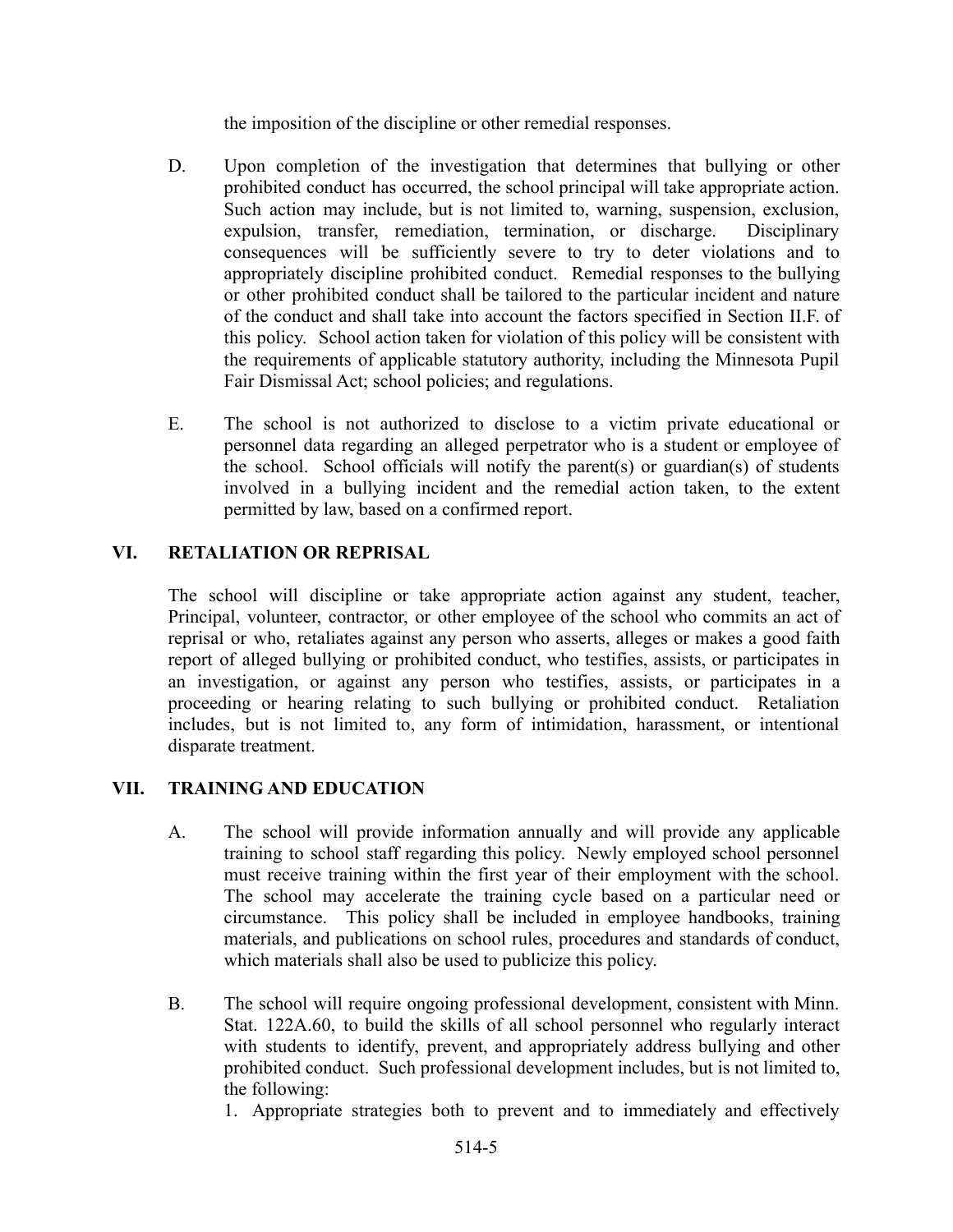intervene to stop prohibited conduct;

- 2. The complex dynamics affecting a perpetrator, target and witnesses to prohibited conduct;
- 3. Research on prohibited conduct
- 4. The incidence and nature of cyberbullying; and
- 5. Internet safety and cyberbullying.
- C. The school annually will provide education and information to students regarding bullying, including information regarding this school policy prohibiting bullying, the harmful effects of bullying, and other applicable initiatives to prevent bullying.
- D. The administration of the school is directed to implement programs and other initiatives to prevent bullying, to respond to bullying in a manner that does not stigmatize the victim, and to make resources or referrals to resources available to victims of bullying.
- E. The administration of the school must establish strategies for creating a positive school climate and used evidence-based social-emotional learning to prevent and reduce discrimination and other improper conduct.
- F. The school may implement violence prevention and character development education programs to prevent and reduce policy violations. Such programs may offer instruction on character education including, but not limited to, character qualities such as attentiveness, truthfulness, respect for authority, diligence, gratefulness, self-discipline, patience, forgiveness, respect for others, peacemaking, and resourcefulness.
- G. The school shall inform affected students and their parents of rights they may have under state and federal data practices laws to obtain access to data related to an incident and their right to contest the accuracy or completeness of the data.

### **VIII. NOTICE**

- A. The school will give annual notice of this policy to students, parents or guardians, and staff. Elements of this policy shall appear in the student/parent handbook. A full copy of this policy can be found on the school's website or requested in the main office.
- B. This policy must be posted in the administrative (Main) office.
- C. This policy must be given to each school employee and independent contractor who regularly interacts with students at the time of initial employment with the school.
- D. Notice of the rights and responsibilities of students and their parents under this policy